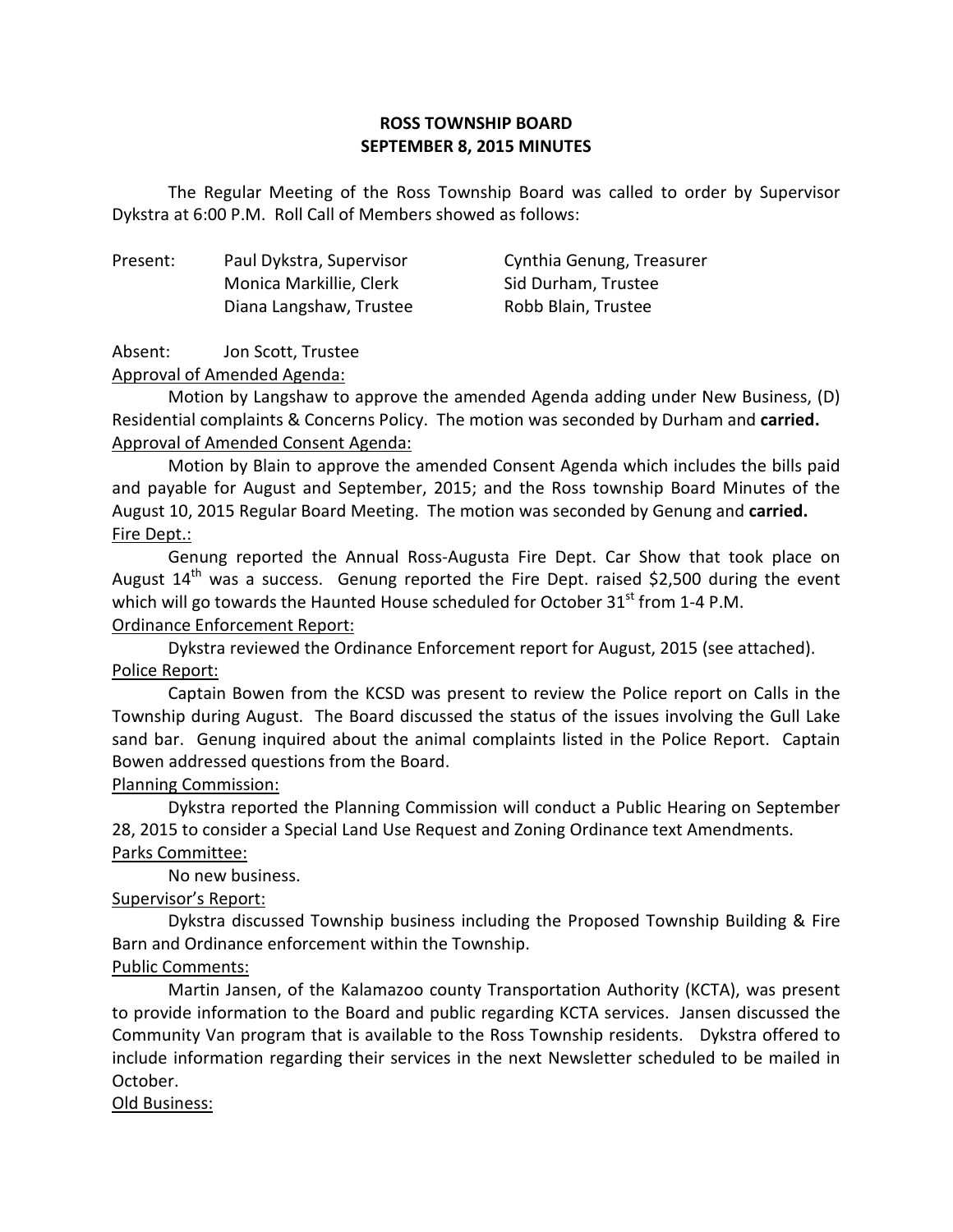### Ross Township Fire Station-Decision on exterior brick and stone:

 Overbeek and Associates. The Board discussed the process for making certain decisions needed prior to soliciting RFP's. Dykstra reported the site plans and revised drawings have been submitted reflecting the changes that were requested by Board Members and Fire Chief Bogema. The Board reviewed several exterior brick and stone samples provided by Howard

# Bogema.<br><u>Update on Yarrow-FRN:</u>

 Recovery Network has submitted a Special Land Use Request and site plan application which will be considered at the September 28, 2015 PC meeting/Public Hearing. The Board discussed the status of the Yarrow property. It was noted Foundations

# **New Business:**

### Speed study Resolutions:

 Board to consider reducing the Speed limit on South Sherman Lk. Drive which is currently 55 mph. Dykstra stated to reduce a speed limit within the Township, a speed study would need to be conducted by the KCRC. Rogers submitted a petition to the Board that included signatures from area Residents in support of the request. Discussion regarding the request took place at this time. Dykstra informed the Board of an additional request from a Township Resident to lower the speed limit on D. Avenue between  $39<sup>th</sup>$  & 40<sup>th</sup> St. Captain Bowen addressed questions from the Board regarding the process for Reducing a Speed limit. Dykstra provided the Board with a sample Resolution and stated he would request to have Attorney Thall prepare a new Resolution should the Board decide to authorize the KCRC to conduct a Speed Study. Mark Rogers who resides at 12261 S. Sherman Lake Dr. was present to request the

 Study. Motion by Durham to authorize the KCRC to conduct a speed study on S. Sherman Lake Drive. The Motion was supported by Markillie and **Carried**.

Motion by Durham to table the speed study on D Ave. between 39<sup>th</sup> & 40th Street until further information has been provided to the Board. The motion was supported by Markillie and **carried.** 

# Road Projects-2016:

2020. Dykstra stated the KCRC will provide a presentation at the October  $13<sup>th</sup>$  Township Board Meeting which will begin at 6 P.M. The Board reviewed the Capital improvement Plan submitted by the KCRC for 2016-

# Fall Newsletter-mailed 10-13-15:

 Township building and Fire station project. Dykstra requested input regarding additional information to include in the newsletter. The Board discussed topics to include in the Fall Newsletter including the proposed

# Resident Complaint Policy:

 policy that would allow complaints to be reported confidentially and require certain procedures to be followed when complaints are processed. The motion was supported by Blain and Motion by Durham to grant Attorney Thall approval to prepare a Resident complaint **carried.** 

Member's Time: -